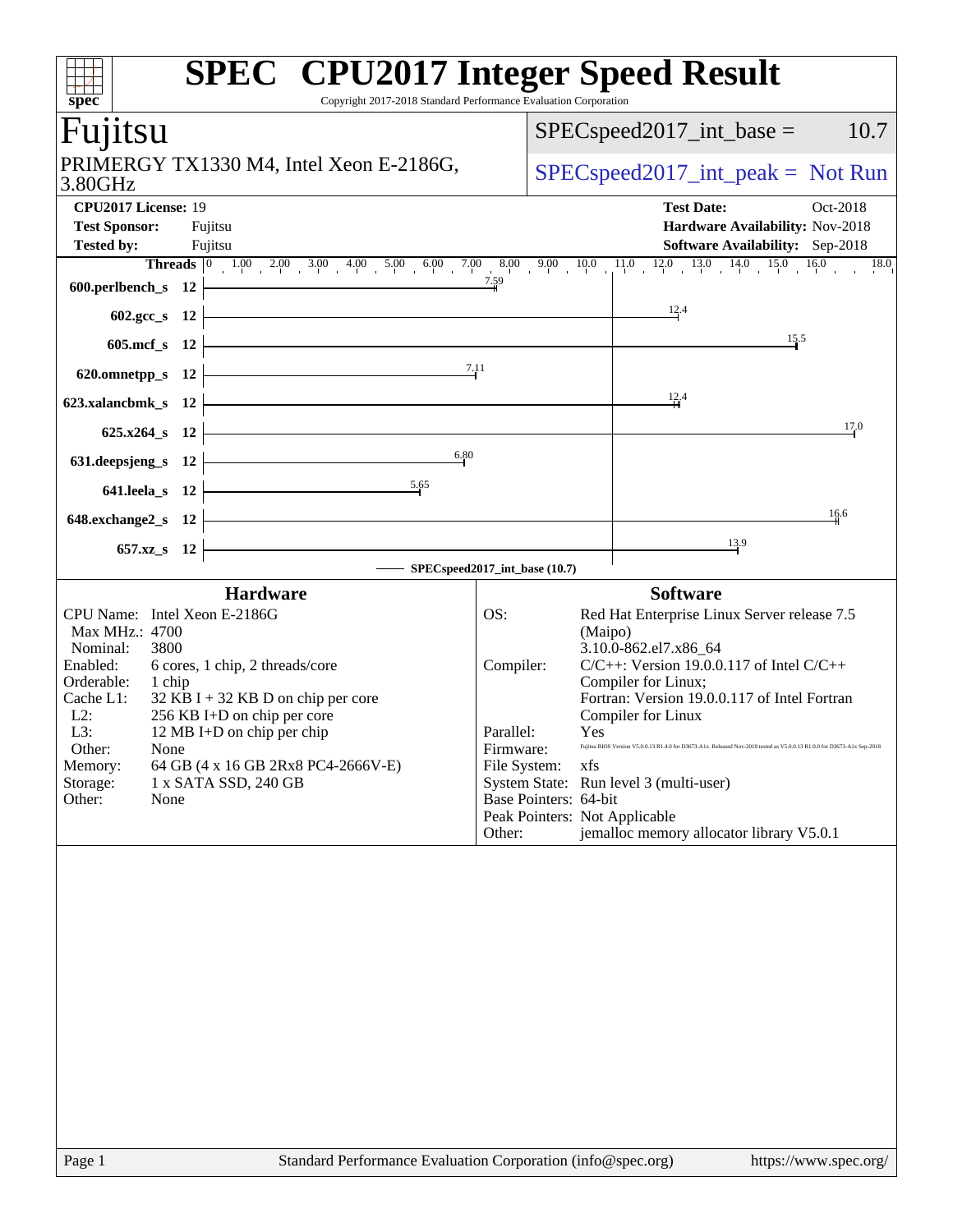Copyright 2017-2018 Standard Performance Evaluation Corporation

#### Fujitsu

### PRIMERGY TX1330 M4, Intel Xeon E-2186G,  $\vert$  [SPECspeed2017\\_int\\_peak =](http://www.spec.org/auto/cpu2017/Docs/result-fields.html#SPECspeed2017intpeak) Not Run

 $SPEC speed2017\_int\_base = 10.7$ 

#### 3.80GHz

**[Tested by:](http://www.spec.org/auto/cpu2017/Docs/result-fields.html#Testedby)** Fujitsu **[Software Availability:](http://www.spec.org/auto/cpu2017/Docs/result-fields.html#SoftwareAvailability)** Sep-2018

**[CPU2017 License:](http://www.spec.org/auto/cpu2017/Docs/result-fields.html#CPU2017License)** 19 **[Test Date:](http://www.spec.org/auto/cpu2017/Docs/result-fields.html#TestDate)** Oct-2018 **[Test Sponsor:](http://www.spec.org/auto/cpu2017/Docs/result-fields.html#TestSponsor)** Fujitsu **[Hardware Availability:](http://www.spec.org/auto/cpu2017/Docs/result-fields.html#HardwareAvailability)** Nov-2018

#### **[Results Table](http://www.spec.org/auto/cpu2017/Docs/result-fields.html#ResultsTable)**

|                                      | <b>Base</b>                |                |       |                |       | <b>Peak</b>    |       |                |                |              |                |              |                |              |
|--------------------------------------|----------------------------|----------------|-------|----------------|-------|----------------|-------|----------------|----------------|--------------|----------------|--------------|----------------|--------------|
| <b>Benchmark</b>                     | <b>Threads</b>             | <b>Seconds</b> | Ratio | <b>Seconds</b> | Ratio | <b>Seconds</b> | Ratio | <b>Threads</b> | <b>Seconds</b> | <b>Ratio</b> | <b>Seconds</b> | <b>Ratio</b> | <b>Seconds</b> | <b>Ratio</b> |
| $600.$ perlbench $\mathsf{S}$        | 12                         | 234            | 7.58  | 232            | 7.64  | 234            | 7.59  |                |                |              |                |              |                |              |
| $602 \text{.} \text{gcc}\text{_<}$ s | 12                         | 321            | 12.4  | 321            | 12.4  | 321            | 12.4  |                |                |              |                |              |                |              |
| $605$ .mcf s                         | 12                         | 304            | 15.5  | 305            | 15.5  | 305            | 15.5  |                |                |              |                |              |                |              |
| 620.omnetpp_s                        | 12                         | 229            | 7.11  | 230            | 7.09  | 229            | 7.11  |                |                |              |                |              |                |              |
| 623.xalancbmk s                      | 12                         | 114            | 12.4  | 114            | 12.4  | 115            | 12.3  |                |                |              |                |              |                |              |
| 625.x264 s                           | 12                         | 104            | 17.0  | 104            | 17.0  | 104            | 17.0  |                |                |              |                |              |                |              |
| 631.deepsjeng_s                      | 12                         | 211            | 6.80  | 210            | 6.81  | 211            | 6.80  |                |                |              |                |              |                |              |
| 641.leela s                          | 12                         | 302            | 5.65  | 302            | 5.66  | 303            | 5.63  |                |                |              |                |              |                |              |
| 648.exchange2_s                      | 12                         | 177            | 16.6  | 178            | 16.5  | 177            | 16.6  |                |                |              |                |              |                |              |
| $657.xz$ s                           | 12                         | 443            | 13.9  | 443            | 13.9  | 443            | 13.9  |                |                |              |                |              |                |              |
|                                      | $SPECspeed2017$ int base = |                |       |                |       |                |       |                |                |              |                |              |                |              |

**[SPECspeed2017\\_int\\_peak =](http://www.spec.org/auto/cpu2017/Docs/result-fields.html#SPECspeed2017intpeak) Not Run**

Results appear in the [order in which they were run.](http://www.spec.org/auto/cpu2017/Docs/result-fields.html#RunOrder) Bold underlined text [indicates a median measurement.](http://www.spec.org/auto/cpu2017/Docs/result-fields.html#Median)

#### **[Submit Notes](http://www.spec.org/auto/cpu2017/Docs/result-fields.html#SubmitNotes)**

 The taskset mechanism was used to bind copies to processors. The config file option 'submit' was used to generate taskset commands to bind each copy to a specific processor. For details, please see the config file.

#### **[Operating System Notes](http://www.spec.org/auto/cpu2017/Docs/result-fields.html#OperatingSystemNotes)**

Stack size set to unlimited using "ulimit -s unlimited"

#### **[General Notes](http://www.spec.org/auto/cpu2017/Docs/result-fields.html#GeneralNotes)**

Environment variables set by runcpu before the start of the run: KMP\_AFFINITY = "granularity=fine,scatter" OMP\_STACKSIZE = "192M" LD\_LIBRARY\_PATH = "/home/Benchmark/speccpu2017-ic19/ic19.0-lib/ia32" LD\_LIBRARY\_PATH = "\$LD\_LIBRARY\_PATH:/home/Benchmark/speccpu2017-ic19/icc19.0-lib/intel64" LD\_LIBRARY\_PATH = "\$LD\_LIBRARY\_PATH:/home/Benchmark/speccpu2017-ic19/je5.0.1-32" LD\_LIBRARY\_PATH = "\$LD\_LIBRARY\_PATH:/home/Benchmark/speccpu2017-ic19/je5.0.1-64" Binaries compiled on a system with 1x Intel Xeon E-2186G CPU + 64GB RAM memory using Red Hat Enterprise Linux Server release 7.5 Transparent Huge Pages enabled by default Prior to runcpu invocation Filesystem page cache synced and cleared with: sync; echo 3 > /proc/sys/vm/drop\_caches jemalloc: configured and built at default for 32bit (i686) and 64bit (x86\_64) targets; jemalloc: built with the RedHat Enterprise 7.4, and the system compiler gcc 4.8.5; jemalloc: sources available via jemalloc.net

**(Continued on next page)**

| Page 2 | Standard Performance Evaluation Corporation (info@spec.org) | https://www.spec.org/ |
|--------|-------------------------------------------------------------|-----------------------|

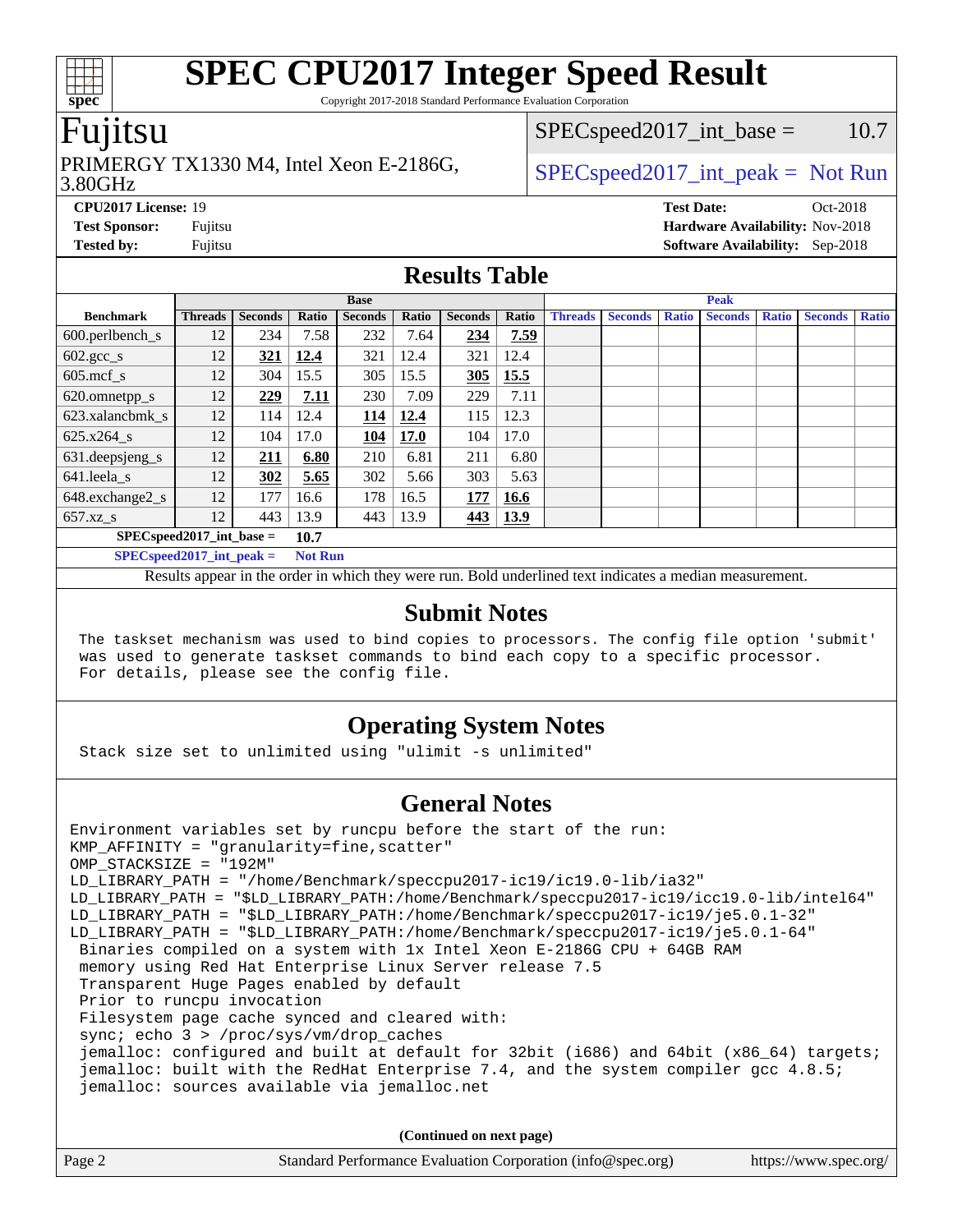Copyright 2017-2018 Standard Performance Evaluation Corporation

#### Fujitsu

**[spec](http://www.spec.org/)**

dd h

PRIMERGY TX1330 M4, Intel Xeon E-2186G,  $\vert$  [SPECspeed2017\\_int\\_peak =](http://www.spec.org/auto/cpu2017/Docs/result-fields.html#SPECspeed2017intpeak) Not Run

 $SPEC speed2017\_int\_base = 10.7$ 

3.80GHz

**[CPU2017 License:](http://www.spec.org/auto/cpu2017/Docs/result-fields.html#CPU2017License)** 19 **[Test Date:](http://www.spec.org/auto/cpu2017/Docs/result-fields.html#TestDate)** Oct-2018 **[Test Sponsor:](http://www.spec.org/auto/cpu2017/Docs/result-fields.html#TestSponsor)** Fujitsu **[Hardware Availability:](http://www.spec.org/auto/cpu2017/Docs/result-fields.html#HardwareAvailability)** Nov-2018 **[Tested by:](http://www.spec.org/auto/cpu2017/Docs/result-fields.html#Testedby)** Fujitsu **[Software Availability:](http://www.spec.org/auto/cpu2017/Docs/result-fields.html#SoftwareAvailability)** Sep-2018

#### **[General Notes \(Continued\)](http://www.spec.org/auto/cpu2017/Docs/result-fields.html#GeneralNotes)**

Yes: The test sponsor attests, as of date of publication, that CVE-2017-5754 (Meltdown) is mitigated in the system as tested and documented. Yes: The test sponsor attests, as of date of publication, that CVE-2017-5753 (Spectre variant 1) is mitigated in the system as tested and documented. Yes: The test sponsor attests, as of date of publication, that CVE-2017-5715 (Spectre variant 2) is mitigated in the system as tested and documented.

#### **[Platform Notes](http://www.spec.org/auto/cpu2017/Docs/result-fields.html#PlatformNotes)**

Page 3 Standard Performance Evaluation Corporation [\(info@spec.org\)](mailto:info@spec.org) <https://www.spec.org/> BIOS configuration: DCU Streamer Prefetcher = Disabled DDR PowerDown and idle counter = PCODE CState Pre-Wake = Disabled Package C-State Un-demotion = Enabled REFRESH\_2X\_MODE = 1- Enabled for WARM or HOT Sysinfo program /home/Benchmark/speccpu2017-ic19/bin/sysinfo Rev: r5797 of 2017-06-14 96c45e4568ad54c135fd618bcc091c0f running on localhost.localdomain Sat Oct 27 19:39:33 2018 SUT (System Under Test) info as seen by some common utilities. For more information on this section, see <https://www.spec.org/cpu2017/Docs/config.html#sysinfo> From /proc/cpuinfo model name : Intel(R) Xeon(R) E-2186G CPU @ 3.80GHz 1 "physical id"s (chips) 12 "processors" cores, siblings (Caution: counting these is hw and system dependent. The following excerpts from /proc/cpuinfo might not be reliable. Use with caution.) cpu cores : 6 siblings : 12 physical 0: cores 0 1 2 3 4 5 From lscpu: Architecture: x86\_64 CPU op-mode(s): 32-bit, 64-bit Byte Order: Little Endian  $CPU(s):$  12 On-line CPU(s) list: 0-11 Thread(s) per core: 2 Core(s) per socket: 6 Socket(s): 1 NUMA node(s): 1 Vendor ID: GenuineIntel CPU family: 6 Model: 158 **(Continued on next page)**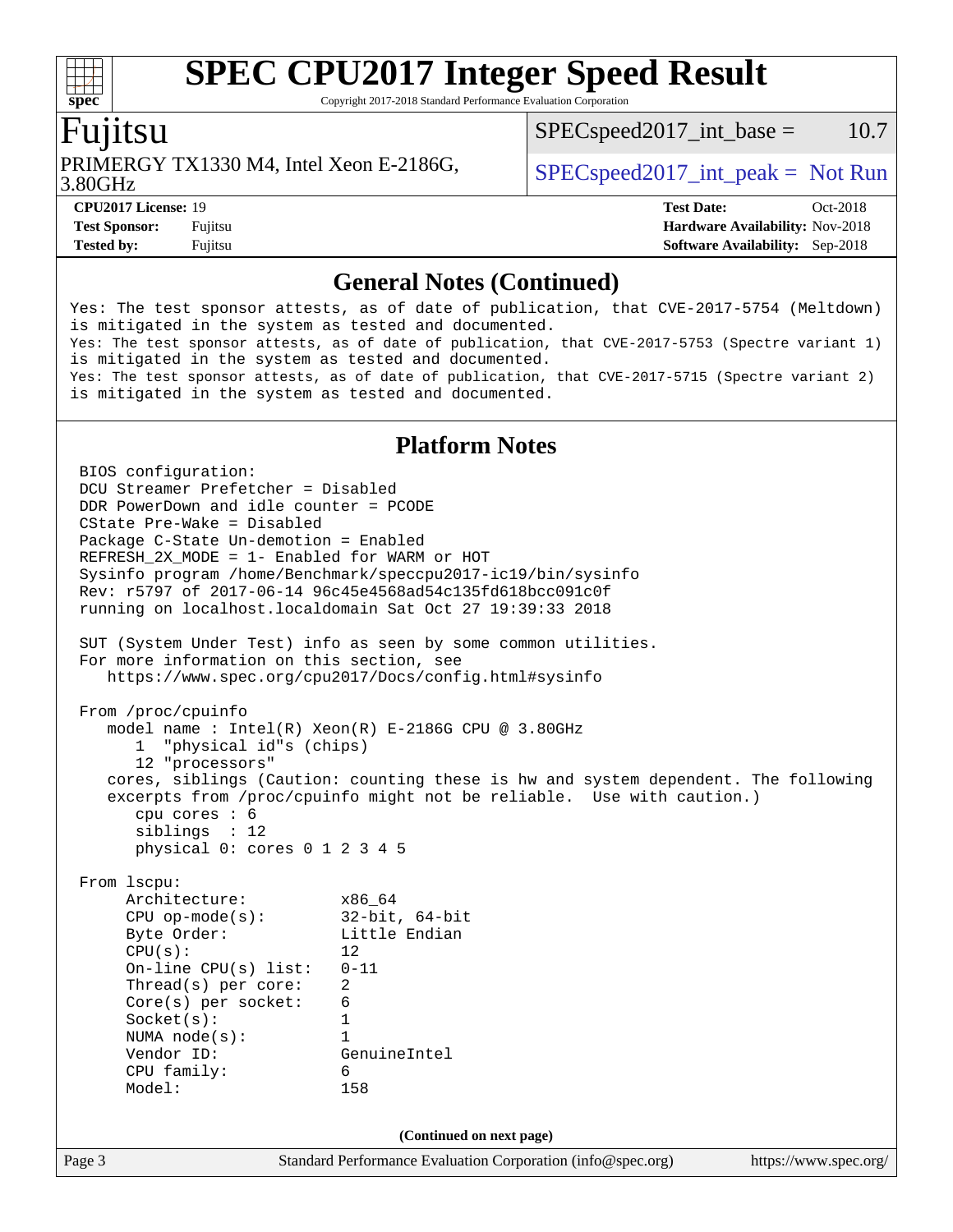Copyright 2017-2018 Standard Performance Evaluation Corporation

## Fujitsu

**[spec](http://www.spec.org/)**

 $+\!\!+\!\!$ 

3.80GHz PRIMERGY TX1330 M4, Intel Xeon E-2186G,  $SPEC speed2017\_int\_peak = Not Run$ 

 $SPECspeed2017\_int\_base = 10.7$ 

**[CPU2017 License:](http://www.spec.org/auto/cpu2017/Docs/result-fields.html#CPU2017License)** 19 **[Test Date:](http://www.spec.org/auto/cpu2017/Docs/result-fields.html#TestDate)** Oct-2018 **[Test Sponsor:](http://www.spec.org/auto/cpu2017/Docs/result-fields.html#TestSponsor)** Fujitsu **[Hardware Availability:](http://www.spec.org/auto/cpu2017/Docs/result-fields.html#HardwareAvailability)** Nov-2018 **[Tested by:](http://www.spec.org/auto/cpu2017/Docs/result-fields.html#Testedby)** Fujitsu **[Software Availability:](http://www.spec.org/auto/cpu2017/Docs/result-fields.html#SoftwareAvailability)** Sep-2018

#### **[Platform Notes \(Continued\)](http://www.spec.org/auto/cpu2017/Docs/result-fields.html#PlatformNotes)**

| Model name:<br>Stepping:<br>CPU MHz:<br>$CPU$ $max$ $MHz$ :<br>CPU min MHz:<br>BogoMIPS:<br>Virtualization:<br>L1d cache:<br>Lli cache:<br>L2 cache:<br>L3 cache:<br>NUMA node0 CPU(s):<br>Flags: | $Intel(R) Xeon(R) E-2186G CPU @ 3.80GHz$<br>10<br>4599.475<br>4700.0000<br>800.0000<br>7584.00<br>$VT - x$<br>32K<br>32K<br>256K<br>12288K<br>$0 - 11$<br>fpu vme de pse tsc msr pae mce cx8 apic sep mtrr pge mca cmov<br>pat pse36 clflush dts acpi mmx fxsr sse sse2 ss ht tm pbe syscall nx pdpelgb rdtscp<br>lm constant_tsc art arch_perfmon pebs bts rep_good nopl xtopology nonstop_tsc<br>aperfmperf eagerfpu pni pclmulqdq dtes64 monitor ds_cpl vmx smx est tm2 ssse3 sdbg<br>fma cx16 xtpr pdcm pcid sse4_1 sse4_2 x2apic movbe popcnt tsc_deadline_timer aes<br>xsave avx f16c rdrand lahf_lm abm 3dnowprefetch epb intel_pt tpr_shadow vnmi<br>flexpriority ept vpid fsgsbase tsc_adjust bmil hle avx2 smep bmi2 erms invpcid rtm<br>mpx rdseed adx smap clflushopt xsaveopt xsavec xgetbvl ibpb ibrs stibp dtherm ida<br>arat pln pts hwp hwp_notify hwp_act_window hwp_epp spec_ctrl intel_stibp |
|---------------------------------------------------------------------------------------------------------------------------------------------------------------------------------------------------|------------------------------------------------------------------------------------------------------------------------------------------------------------------------------------------------------------------------------------------------------------------------------------------------------------------------------------------------------------------------------------------------------------------------------------------------------------------------------------------------------------------------------------------------------------------------------------------------------------------------------------------------------------------------------------------------------------------------------------------------------------------------------------------------------------------------------------------------------------------------------------------------------------------|
| /proc/cpuinfo cache data                                                                                                                                                                          |                                                                                                                                                                                                                                                                                                                                                                                                                                                                                                                                                                                                                                                                                                                                                                                                                                                                                                                  |
| cache size : 12288 KB                                                                                                                                                                             |                                                                                                                                                                                                                                                                                                                                                                                                                                                                                                                                                                                                                                                                                                                                                                                                                                                                                                                  |
| physical chip.<br>available: 1 nodes (0)<br>node 0 cpus: 0 1 2 3 4 5 6 7 8 9 10 11<br>node 0 size: 65277 MB<br>node 0 free: 63174 MB<br>node distances:<br>node 0<br>0: 10                        | From numactl --hardware WARNING: a numactl 'node' might or might not correspond to a                                                                                                                                                                                                                                                                                                                                                                                                                                                                                                                                                                                                                                                                                                                                                                                                                             |
| From /proc/meminfo<br>MemTotal:<br>65543968 kB<br>HugePages_Total:<br>0<br>Hugepagesize:<br>2048 kB                                                                                               |                                                                                                                                                                                                                                                                                                                                                                                                                                                                                                                                                                                                                                                                                                                                                                                                                                                                                                                  |
| From /etc/*release* /etc/*version*<br>os-release:<br>NAME="Red Hat Enterprise Linux Server"<br>VERSION="7.5 (Maipo)"<br>ID="rhel"<br>ID_LIKE="fedora"<br>VARIANT="Server"                         |                                                                                                                                                                                                                                                                                                                                                                                                                                                                                                                                                                                                                                                                                                                                                                                                                                                                                                                  |
|                                                                                                                                                                                                   | (Continued on next page)                                                                                                                                                                                                                                                                                                                                                                                                                                                                                                                                                                                                                                                                                                                                                                                                                                                                                         |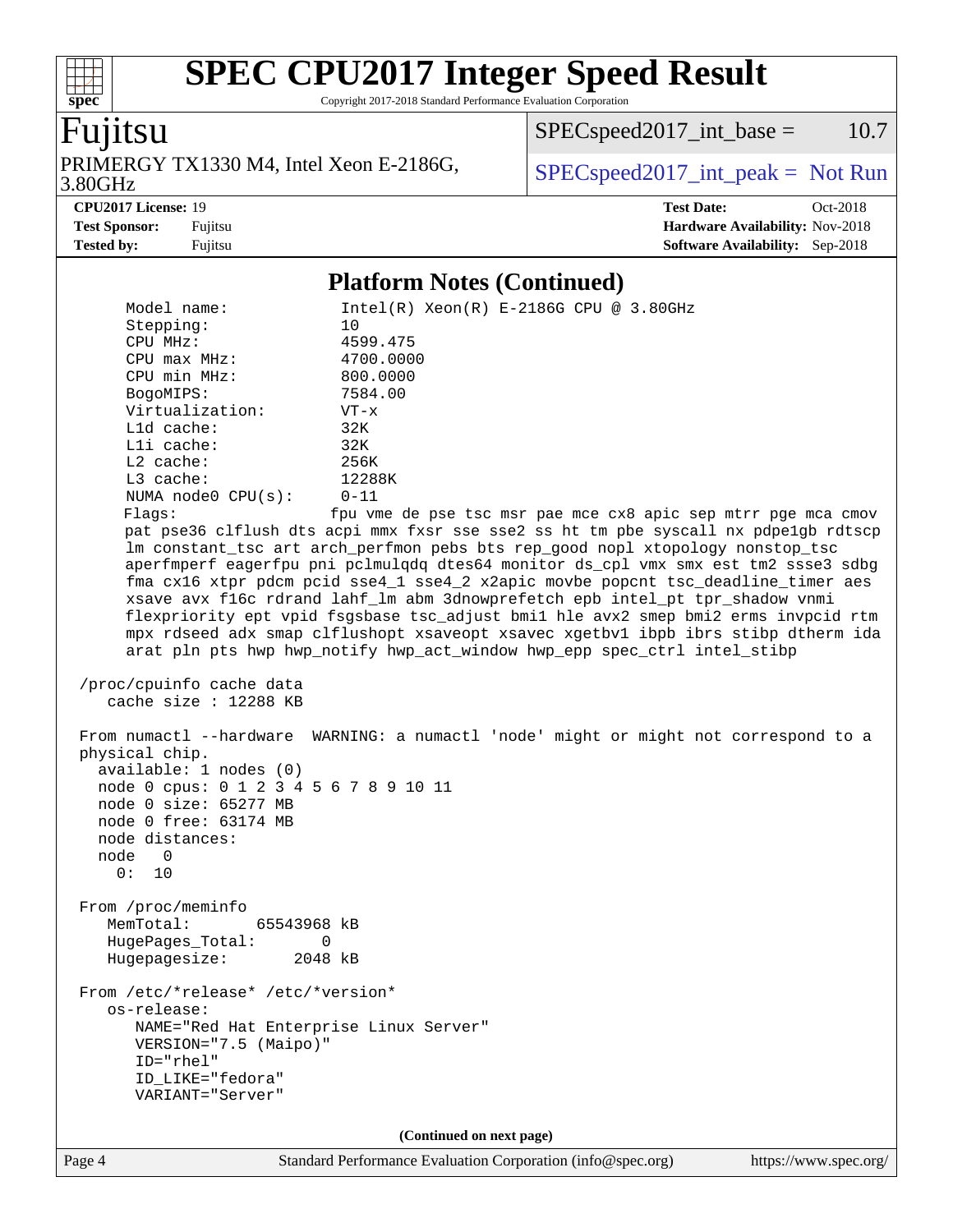Copyright 2017-2018 Standard Performance Evaluation Corporation

#### Fujitsu

3.80GHz PRIMERGY TX1330 M4, Intel Xeon E-2186G,  $\vert$  [SPECspeed2017\\_int\\_peak =](http://www.spec.org/auto/cpu2017/Docs/result-fields.html#SPECspeed2017intpeak) Not Run

 $SPEC speed2017\_int\_base = 10.7$ 

**[spec](http://www.spec.org/)**

 $+\ +$ 

**[CPU2017 License:](http://www.spec.org/auto/cpu2017/Docs/result-fields.html#CPU2017License)** 19 **[Test Date:](http://www.spec.org/auto/cpu2017/Docs/result-fields.html#TestDate)** Oct-2018 **[Test Sponsor:](http://www.spec.org/auto/cpu2017/Docs/result-fields.html#TestSponsor)** Fujitsu **[Hardware Availability:](http://www.spec.org/auto/cpu2017/Docs/result-fields.html#HardwareAvailability)** Nov-2018 **[Tested by:](http://www.spec.org/auto/cpu2017/Docs/result-fields.html#Testedby)** Fujitsu **[Software Availability:](http://www.spec.org/auto/cpu2017/Docs/result-fields.html#SoftwareAvailability)** Sep-2018

#### **[Platform Notes \(Continued\)](http://www.spec.org/auto/cpu2017/Docs/result-fields.html#PlatformNotes)**

 VARIANT\_ID="server" VERSION\_ID="7.5" PRETTY\_NAME="Red Hat Enterprise Linux Server 7.5 (Maipo)" redhat-release: Red Hat Enterprise Linux Server release 7.5 (Maipo) system-release: Red Hat Enterprise Linux Server release 7.5 (Maipo) system-release-cpe: cpe:/o:redhat:enterprise\_linux:7.5:ga:server uname -a: Linux localhost.localdomain 3.10.0-862.el7.x86\_64 #1 SMP Wed Mar 21 18:14:51 EDT 2018 x86\_64 x86\_64 x86\_64 GNU/Linux run-level 3 Oct 27 19:38 SPEC is set to: /home/Benchmark/speccpu2017-ic19 Filesystem Type Size Used Avail Use% Mounted on /dev/mapper/rhel-home xfs 150G 33G 118G 22% /home Additional information from dmidecode follows. WARNING: Use caution when you interpret this section. The 'dmidecode' program reads system data which is "intended to allow hardware to be accurately determined", but the intent may not be met, as there are frequent changes to hardware, firmware, and the "DMTF SMBIOS" standard. BIOS FUJITSU // American Megatrends Inc. V5.0.0.13 R1.0.0 for D3673-A1x 09/14/2018 Memory: 4x SK Hynix HMA82GU7CJR8N-VK 16 GB 2 rank 2667

(End of data from sysinfo program)

#### **[Compiler Version Notes](http://www.spec.org/auto/cpu2017/Docs/result-fields.html#CompilerVersionNotes)**

============================================================================== CC 600.perlbench\_s(base) 602.gcc\_s(base) 605.mcf\_s(base) 625.x264\_s(base) 657.xz\_s(base) ----------------------------------------------------------------------------- icc (ICC) 19.0.0.117 20180804 Copyright (C) 1985-2018 Intel Corporation. All rights reserved. ------------------------------------------------------------------------------ ============================================================================== CXXC 620.omnetpp\_s(base) 623.xalancbmk\_s(base) 631.deepsjeng\_s(base) 641.leela\_s(base) ----------------------------------------------------------------------------- icpc (ICC) 19.0.0.117 20180804 Copyright (C) 1985-2018 Intel Corporation. All rights reserved. ------------------------------------------------------------------------------

**(Continued on next page)**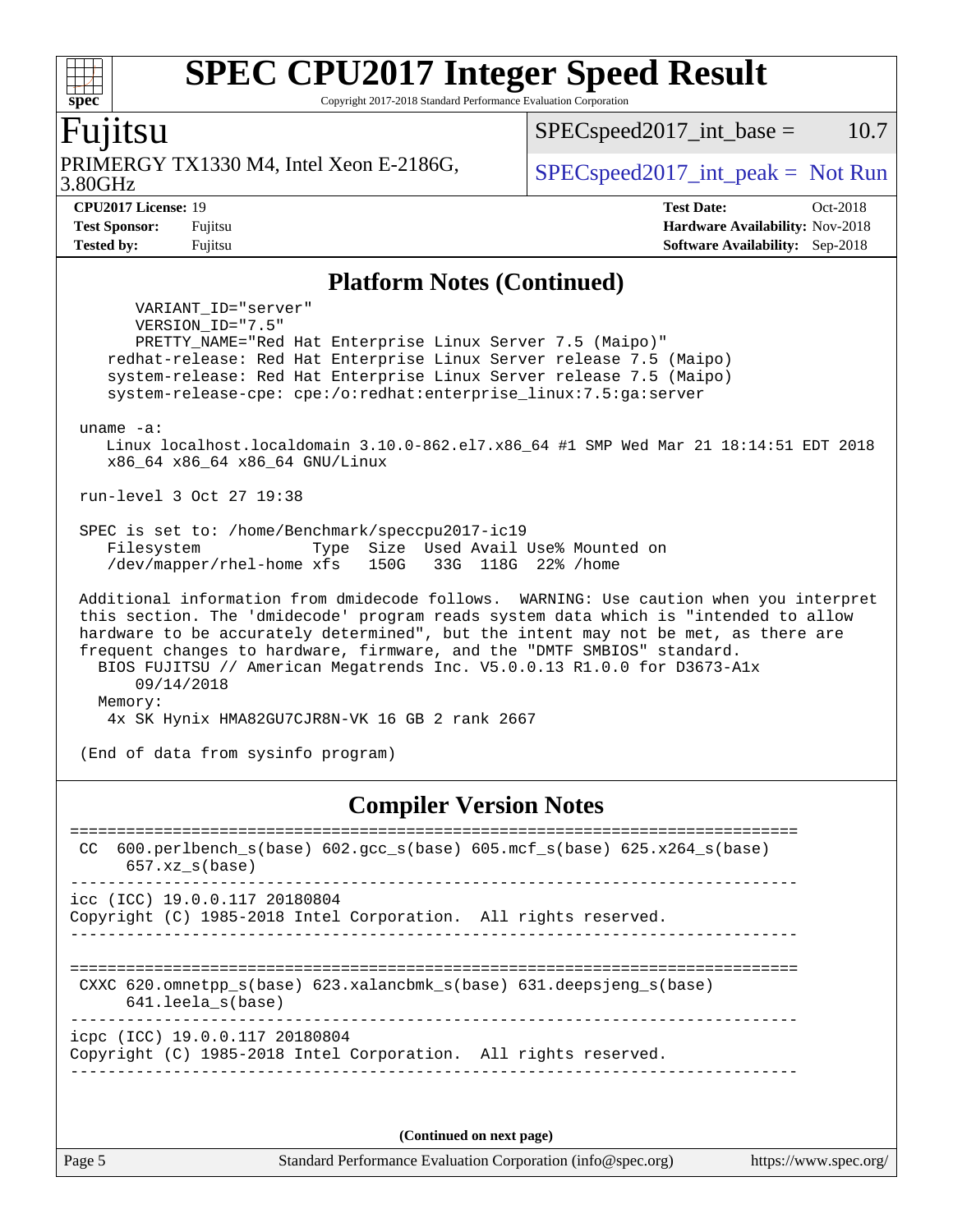Copyright 2017-2018 Standard Performance Evaluation Corporation

### Fujitsu

**[spec](http://www.spec.org/)**

 $+\ +$ 

PRIMERGY TX1330 M4, Intel Xeon E-2186G,  $\vert$  [SPECspeed2017\\_int\\_peak =](http://www.spec.org/auto/cpu2017/Docs/result-fields.html#SPECspeed2017intpeak) Not Run

 $SPEC speed2017\_int\_base = 10.7$ 

3.80GHz

**[CPU2017 License:](http://www.spec.org/auto/cpu2017/Docs/result-fields.html#CPU2017License)** 19 **[Test Date:](http://www.spec.org/auto/cpu2017/Docs/result-fields.html#TestDate)** Oct-2018 **[Test Sponsor:](http://www.spec.org/auto/cpu2017/Docs/result-fields.html#TestSponsor)** Fujitsu **[Hardware Availability:](http://www.spec.org/auto/cpu2017/Docs/result-fields.html#HardwareAvailability)** Nov-2018 **[Tested by:](http://www.spec.org/auto/cpu2017/Docs/result-fields.html#Testedby)** Fujitsu **[Software Availability:](http://www.spec.org/auto/cpu2017/Docs/result-fields.html#SoftwareAvailability)** Sep-2018

#### **[Compiler Version Notes \(Continued\)](http://www.spec.org/auto/cpu2017/Docs/result-fields.html#CompilerVersionNotes)**

============================================================================== FC 648.exchange2\_s(base) ------------------------------------------------------------------------------

ifort (IFORT) 19.0.0.117 20180804

Copyright (C) 1985-2018 Intel Corporation. All rights reserved.

------------------------------------------------------------------------------

### **[Base Compiler Invocation](http://www.spec.org/auto/cpu2017/Docs/result-fields.html#BaseCompilerInvocation)**

[C benchmarks](http://www.spec.org/auto/cpu2017/Docs/result-fields.html#Cbenchmarks):

[icc -m64 -std=c11](http://www.spec.org/cpu2017/results/res2018q4/cpu2017-20181029-09355.flags.html#user_CCbase_intel_icc_64bit_c11_33ee0cdaae7deeeab2a9725423ba97205ce30f63b9926c2519791662299b76a0318f32ddfffdc46587804de3178b4f9328c46fa7c2b0cd779d7a61945c91cd35)

[C++ benchmarks:](http://www.spec.org/auto/cpu2017/Docs/result-fields.html#CXXbenchmarks) [icpc -m64](http://www.spec.org/cpu2017/results/res2018q4/cpu2017-20181029-09355.flags.html#user_CXXbase_intel_icpc_64bit_4ecb2543ae3f1412ef961e0650ca070fec7b7afdcd6ed48761b84423119d1bf6bdf5cad15b44d48e7256388bc77273b966e5eb805aefd121eb22e9299b2ec9d9)

[Fortran benchmarks](http://www.spec.org/auto/cpu2017/Docs/result-fields.html#Fortranbenchmarks): [ifort -m64](http://www.spec.org/cpu2017/results/res2018q4/cpu2017-20181029-09355.flags.html#user_FCbase_intel_ifort_64bit_24f2bb282fbaeffd6157abe4f878425411749daecae9a33200eee2bee2fe76f3b89351d69a8130dd5949958ce389cf37ff59a95e7a40d588e8d3a57e0c3fd751)

### **[Base Portability Flags](http://www.spec.org/auto/cpu2017/Docs/result-fields.html#BasePortabilityFlags)**

 600.perlbench\_s: [-DSPEC\\_LP64](http://www.spec.org/cpu2017/results/res2018q4/cpu2017-20181029-09355.flags.html#b600.perlbench_s_basePORTABILITY_DSPEC_LP64) [-DSPEC\\_LINUX\\_X64](http://www.spec.org/cpu2017/results/res2018q4/cpu2017-20181029-09355.flags.html#b600.perlbench_s_baseCPORTABILITY_DSPEC_LINUX_X64) 602.gcc\_s: [-DSPEC\\_LP64](http://www.spec.org/cpu2017/results/res2018q4/cpu2017-20181029-09355.flags.html#suite_basePORTABILITY602_gcc_s_DSPEC_LP64) 605.mcf\_s: [-DSPEC\\_LP64](http://www.spec.org/cpu2017/results/res2018q4/cpu2017-20181029-09355.flags.html#suite_basePORTABILITY605_mcf_s_DSPEC_LP64) 620.omnetpp\_s: [-DSPEC\\_LP64](http://www.spec.org/cpu2017/results/res2018q4/cpu2017-20181029-09355.flags.html#suite_basePORTABILITY620_omnetpp_s_DSPEC_LP64) 623.xalancbmk\_s: [-DSPEC\\_LP64](http://www.spec.org/cpu2017/results/res2018q4/cpu2017-20181029-09355.flags.html#suite_basePORTABILITY623_xalancbmk_s_DSPEC_LP64) [-DSPEC\\_LINUX](http://www.spec.org/cpu2017/results/res2018q4/cpu2017-20181029-09355.flags.html#b623.xalancbmk_s_baseCXXPORTABILITY_DSPEC_LINUX) 625.x264\_s: [-DSPEC\\_LP64](http://www.spec.org/cpu2017/results/res2018q4/cpu2017-20181029-09355.flags.html#suite_basePORTABILITY625_x264_s_DSPEC_LP64) 631.deepsjeng\_s: [-DSPEC\\_LP64](http://www.spec.org/cpu2017/results/res2018q4/cpu2017-20181029-09355.flags.html#suite_basePORTABILITY631_deepsjeng_s_DSPEC_LP64) 641.leela\_s: [-DSPEC\\_LP64](http://www.spec.org/cpu2017/results/res2018q4/cpu2017-20181029-09355.flags.html#suite_basePORTABILITY641_leela_s_DSPEC_LP64) 648.exchange2\_s: [-DSPEC\\_LP64](http://www.spec.org/cpu2017/results/res2018q4/cpu2017-20181029-09355.flags.html#suite_basePORTABILITY648_exchange2_s_DSPEC_LP64) 657.xz\_s: [-DSPEC\\_LP64](http://www.spec.org/cpu2017/results/res2018q4/cpu2017-20181029-09355.flags.html#suite_basePORTABILITY657_xz_s_DSPEC_LP64)

### **[Base Optimization Flags](http://www.spec.org/auto/cpu2017/Docs/result-fields.html#BaseOptimizationFlags)**

[C benchmarks](http://www.spec.org/auto/cpu2017/Docs/result-fields.html#Cbenchmarks):

```
-Wl,-z,muldefs -xCORE-AVX2 -ipo -O3 -no-prec-div
-qopt-mem-layout-trans=3 -qopenmp -DSPEC_OPENMP
-L/usr/local/je5.0.1-64/lib -ljemalloc
```

```
C++ benchmarks: 
-Wl,-z,muldefs -xCORE-AVX2 -ipo -O3 -no-prec-div
-qopt-mem-layout-trans=3 -L/usr/local/je5.0.1-64/lib -ljemalloc
```
**(Continued on next page)**

Page 6 Standard Performance Evaluation Corporation [\(info@spec.org\)](mailto:info@spec.org) <https://www.spec.org/>